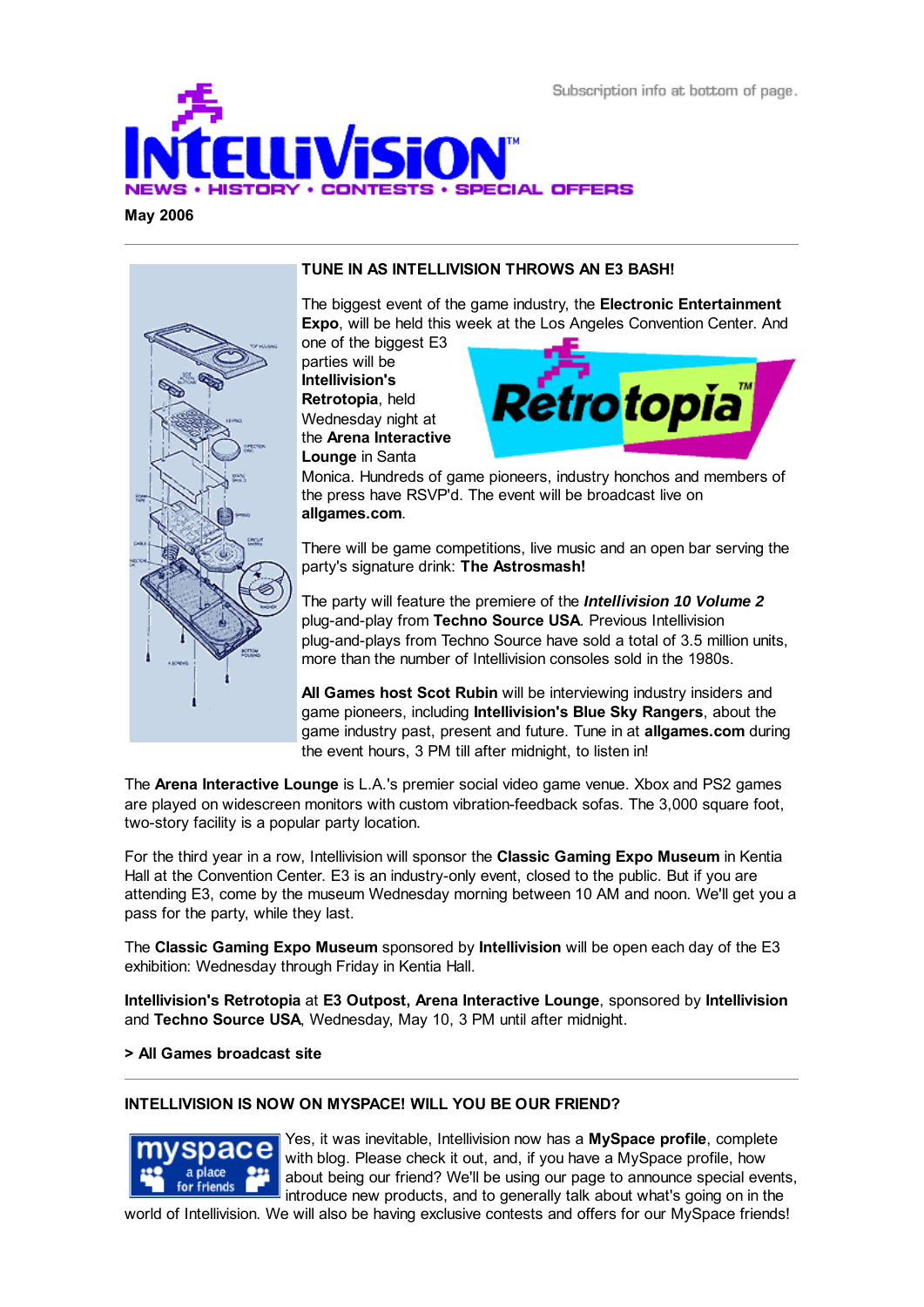#### **INTELLIVISION LORE FROM THE FILES OF THE BLUE SKY RANGERS: WE WERE HERE!**



Even though we hadn't worked there in over a decade, many of us Blue Sky Rangers felt a sense of loss when they tore down the old **Mattel Electronics** building, and, a few years later, the main **Mattel Toys** building. Mattel had long since abandoned its Hawthorne, California, headquarters for nearby El Segundo. The only building left from our years at Mattel is what we called the **Jacquard Building**, for the company that occupied it before we

did. Mattel Electronics moved its administration and marketing staffs into the Jacquard Building at the corner of Rosecrans and Sepulveda in Manhattan Beach in 1982. After Mattel Electronics shut down in 1984, the building sat empty for several years.



Unable to lease it out as office space, the building was converted to retail, reopening as **Fry's Electronics**. The building was gutted inside and completely redesigned, leaving nothing to show that the Blue Sky Rangers had ever worked there. Or so we thought.

On a recent visit to Fry's, we pulled into a parking space and noticed the name **H BARNES** painted on the concrete bumper. The bumper was old, cracked, with rusted rebar showing through. There are no reserved spaces at Fry's today. Could it be that this

was the parking place for **Hugh Barnes**, Senior Vice President of Operations for Mattel Electronics?

We came back when Fry's was closed and the parking lot was empty. Sure enough, the southernmost row of spaces carried the faded names of the Mattel Electronics executive team. The number one space, which would have been reserved for President **Mack Morris**, was blank, the concrete bumper having been replaced somewhat recently. But a dozen other executives have silent memorials here, like a forgotten graveyard of worn tombstones.



That's kind of reassuring. After 22 years you may not be able to go home again, but at least you can park there.

# **THE INTELLIVISION TRIVIA CONTEST!**

58 of you entered our previous trivia contest. The question:

What two different Intellivision games have the same name on their title screens?



Forty-six of you had the correct answer: *ADVANCED DUNGEONS & DRAGONS Cartridge* and *ADVANCED DUNGEONS & DRAGONS Treasure of Tarmin Cartridge*. The full name of the second game wouldn't fit on the title screen, so **TSR Inc.**, owner of the **Dungeons & Dragons** trademark, asked that the title screen read "**ADVANCED DUNGEONS & DRAGONS Cartridge**," same as the first game. (TSR's contract required the capitalization of "ADVANCED DUNGEONS & DRAGONS" and the inclusion of the word "Cartridge.")



From the 46 correct answers, the random number generator at http://www.random.org/ selected **Rob Andres** as the winner of an **Intellivision coffee mug**.

Congratulations, Rob! And thanks to all of you for playing!